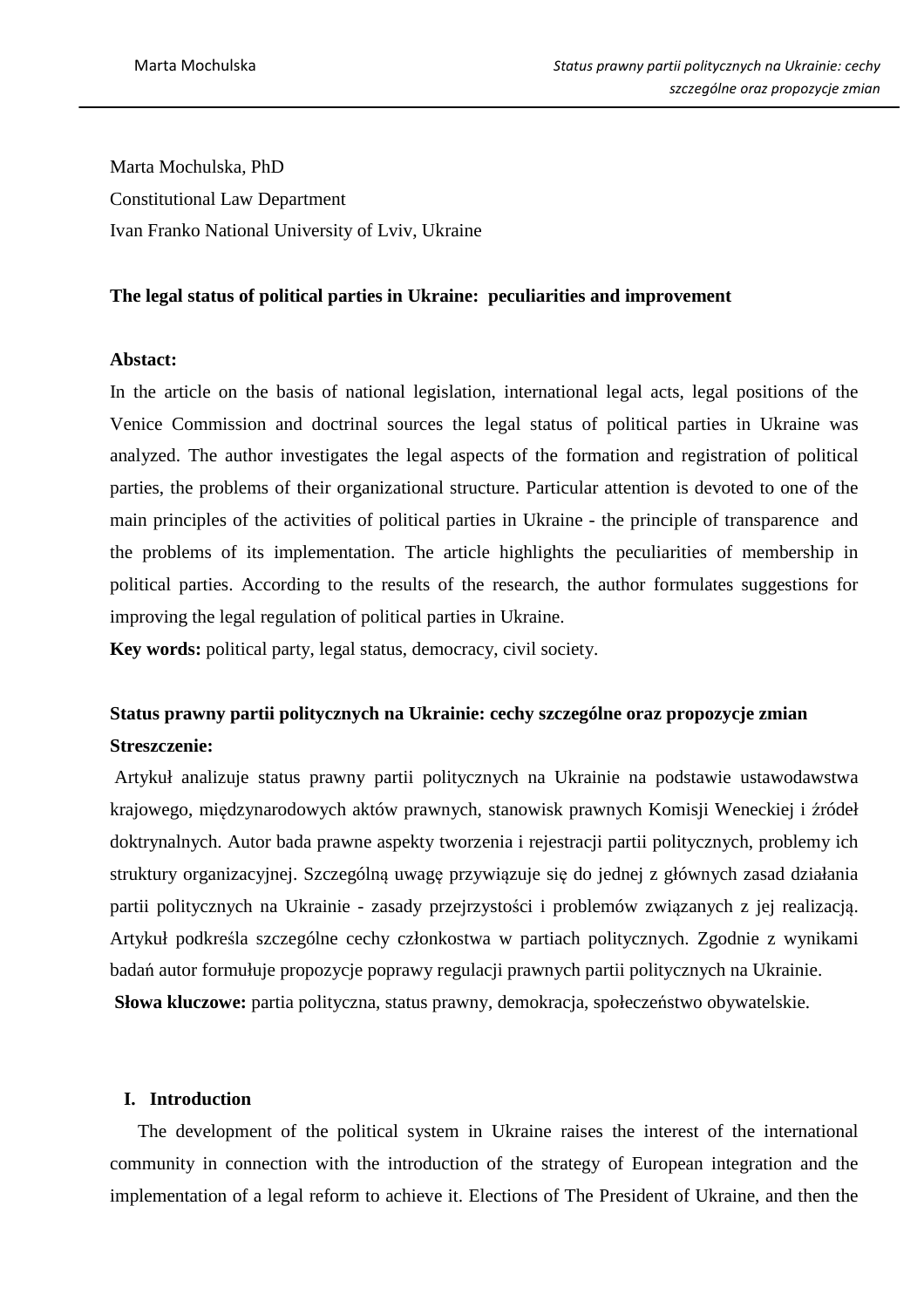upcoming parliamentary elections, are another reasons to carry out a scientific analysis of the legal status of political parties in Ukraine.

 The formation of a civil society and the development of the political system is one of the aims of the constitutional reform that takes place in Ukraine. This is evidenced by the recent changes to the Ukrainian constitution in 2016, which mainly concerned the justice, but at the same time were aimed at eliminating political influence on the judiciary.

 In 2019, next elections of the President of Ukraine will take place. And citizens of Ukraine have already experienced the oncoming of the electoral process. The pro-governing political parties make decisions in view of the upcoming elections and the desire to maintain power. It is during this period that the imperfection of the political system of the state, in particular, its legal regulation, is particularly clear. That is why the purpose of this article is to analyze the constitutional status of political parties in Ukraine, to identify problems of their legal status and ways of their solution.

 The importance of political parties as fundamental elements of modern democratic governance cannot be overstated. Our modern understanding of representative democracy, as codified and defined in international standards, foresees an essential role for political parties: representing, shaping, leading, transmitting, and coalescing citizens' ideas, interests and views<sup>1</sup>.

#### **II. The definition of a political party**

l

The Constitution of Ukraine does not contain legal definition of political party but defines the tasks of political parties: assisting in the formation and expression of the political will of citizens and to participate in elections<sup>2</sup>.

 The legal definition of a political party can be found in the article 2 of the Law on Political Parties<sup>3</sup>: a political party is a legally registered voluntary association of citizens adhering to a certain national-social development programme, aimed at assisting in the formation and expression of citizens' political will, and participating in elections and other political events. The Law on Civic Associations can be applied to political parties only in cases when the Law on Political Parties in Ukraine does not apply.

 According to the Article 3 of the Law on Political Parties, political parties in Ukraine can be established and provide their activities *only on national level*. There is no possibility of registration of regional political parties. This provisions of the Law on Political Parties were criticized by the

<sup>&</sup>lt;sup>1</sup> D. Kovryzhenko. Regulation of political parties of Ukraine: the current stay and direction for reform, Kyiv 2010, S.5.

<sup>2</sup> *Constitution of Ukraine, 28 June 1996. Retrieved from http://zakon5.rada.gov.ua/laws/show/254%D0%BA/96- %D0%B2%D1%80 [online, the date of access: 06.08.2018].*

<sup>3</sup> *Law on Political parties 5 April 2001. Retrieved from http://zakon3.rada.gov.ua/laws/show/2365-14 [online, the date of access: 06.08.2018].*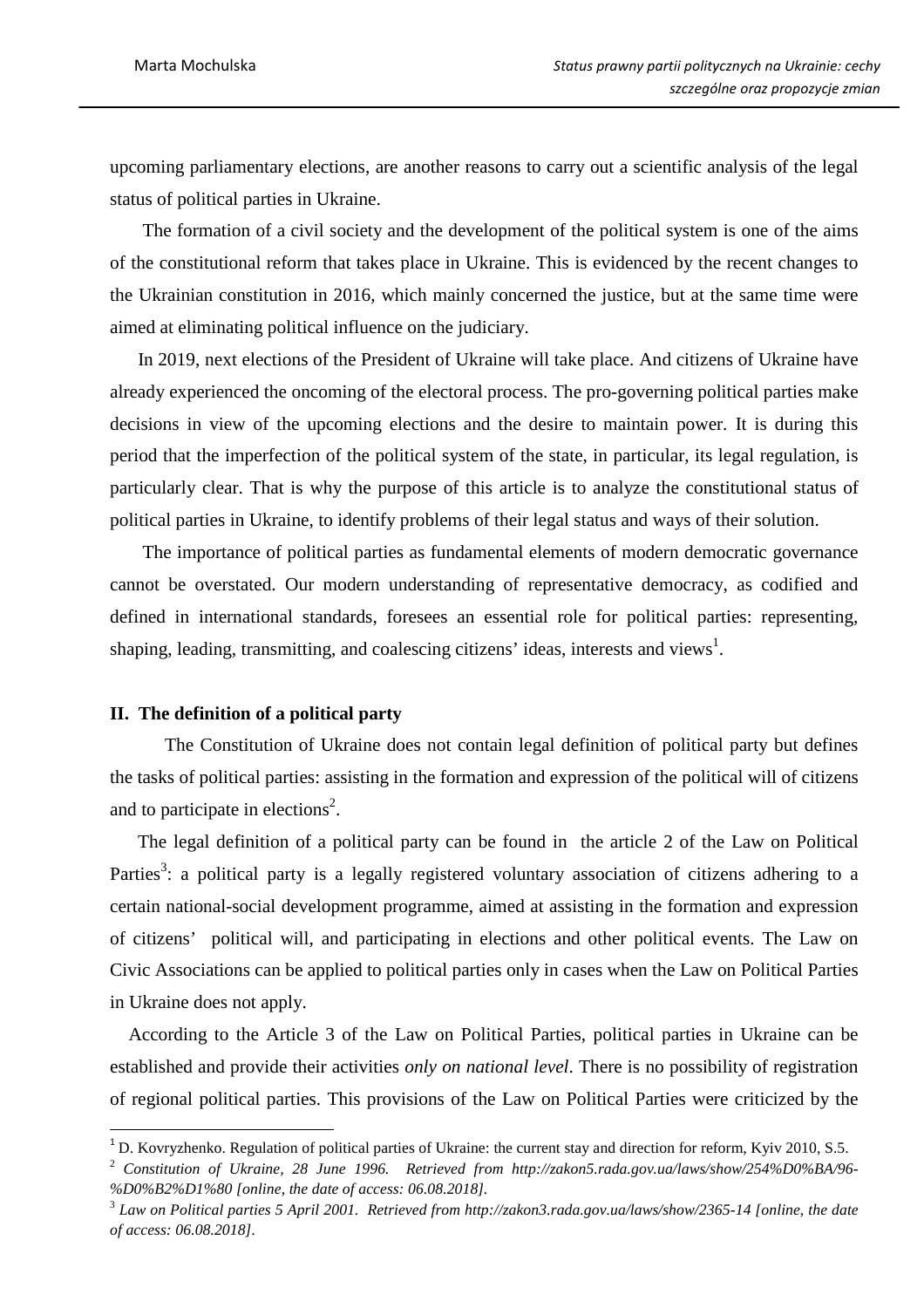Venice Commission in its statement that such a requirement "constitutes a legal impediment to forming parties that concentrate on matters concerning regional issues (for example, the Autonomous Republic of the Crimea)."<sup>4</sup>

 It is important to notice that there is provision of the Code of Good Practice in the Field of Political Parties according to which state bodies should not limit the right to establish political parties only at the national level, but also on regional and local levels<sup>5</sup>. To our opinion, in conditions of Russian aggression in Ukraine creating an opportunity for activity of regional political parties may lead to negative consequences to territorial integrity of Ukraine. It also must be said that many political parties mostly operate in certain regions where they have support of their political program by electorate. Those parties usually do not have mandates in parliament but have they representatives in bodies of self-government.

#### **III. The registration of political parties**

All political parties and their local organizations must be *registered* by the Ministry of Justice. The Register of political parties include the large number of political parties - 352 political parties in 2018. Information on names, dates of registration, numbers of certifiates of registration, addresses of political parties, and names and surnames of parties' leaders can be found in the Register.

 To be registered the constituent assembly of a political party should adopt the following decisions:

•the establishment of the political party;

•the adoption of a charter;

l

- •the adoption of a party programme;
- the election of the governing and supervisory bodies of the party. The decision to establish a political party must be supported by 10,000 voters, whose signatures

<sup>&</sup>lt;sup>4</sup> Opinion on the Ukrainian Legislation on Political Parties, adopted by the Venice Commission at its 51st Plenary Session (Venice, 5-6 July 2002). Retrieved from http://www.venice.coe.int/webforms/documents/default.aspx?pdffile=CDL-AD(2016)018-e [online, the date of access: 06.08.2018].

<sup>&</sup>lt;sup>5</sup> Code of Good Practice in the Field of Political Parties, adopted by the Venice Commission at its 77th Plenary Session (Venice, 12-13 December 2008). Retrieved from http://www.venice.coe.int/webforms/documents/default.aspx?pdffile=CDL-AD%282009%29002-e [online, the date of access: 06.08.2018].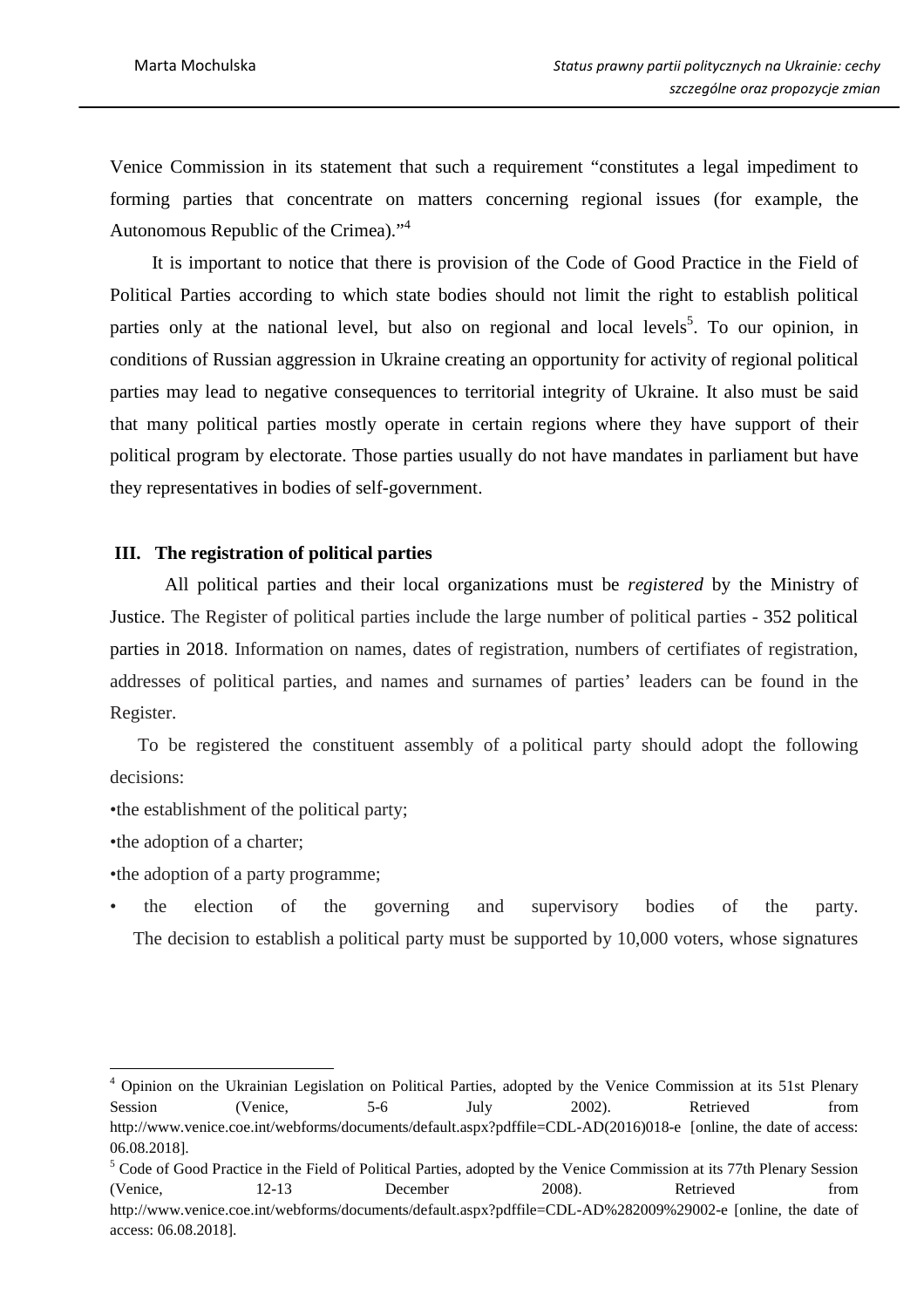$\overline{a}$ 

have to be collected in at least two-thirds of districts of at least two-thirds of the regions of Ukraine and the cities of Kyiv and Sevastopol, and in the Autonomous Republic of Crimea<sup>6</sup>.

 A party should submit to the Ministry of Justice the package of documents, which must comply with the legal requirements. Otherwise, the Ministry of Justice may refuse to register the political party.

 The Venice Commission highlightened that the requirements for establishing a political party are very complex. The diffilties in the establishment process could be an impediment to any challenge to the existing party system arising out of new political ideas<sup>7</sup>.

 However, the trend towards an increase in the number of registered political parties seems to argue against such an interpretation. Nevertheless, the procedure for establishing political parties should be simplified, since the existing requirements for the establishment of political parties do not achieve the goals that were pursued at the time when the restrictions were introduced<sup>8</sup>.

 Convention for the Protection of Human Rights and Fundamental Freedoms says that no restrictions shall be placed on the exercise of the right to freedom of association with others, other than as prescribed by law and are necessary in a democratic society to protect the interests of national security or public safety, for the prevention of disorder or crime, for the protection of health or morals, or for the protection of the rights and freedoms of others<sup>9</sup>.

 In the decision of the European Court of Human Rights in the case of Koretskyy and others v. Ukraine<sup>10</sup> the Court emphasized that refusal to grant legal entity status to an association of individuals amounts to an interference with the exercise of the right to freedom of association; the provisions of the law regulating registration of associations should be "foreseeable" for the persons concerned and should not grant an excessively wide margin of discretion to the authorities in deciding whether a particular association may be registered; the restrictions applied must be based

<sup>&</sup>lt;sup>6</sup> Law on Political parties 5 April 2001. Retrieved from http://zakon3.rada.gov.ua/laws/show/2365-14 [online, the date of access: 06.08.2018].

 $^7$  Opinion on the Ukrainian Legislation on Political Parties, adopted by the Venice Commission at its 51st Plenary Session (Venice, 5-6 July 2002). Retrieved from http://www.venice.coe.int/webforms/documents/default.aspx?pdffile=CDL-AD(2016)018-e [online, the date of access: 06.08.2018].

<sup>&</sup>lt;sup>8</sup> D. Kovryzhenko. Regulation of political parties of Ukraine: the current stay and direction for reform, Kyiv 2010, S.24.

<sup>9</sup> *Convention for the Protection of Human Rights and Fundamental Freedoms.* as amended by Protocols No.11 and No. 14. Retrieved from https://www.coe.int/en/web/conventions/full-list/-/conventions/rms/0900001680063765 [online, the date of access: 06.08.2018].

<sup>&</sup>lt;sup>10</sup> Judgement of the European Court on Human rights in the case of Koretskyy and others v. Ukraine No 40269/02, § 47, 3 April 2008. Retrieved from https://hudoc.echr.coe.int/eng#{%22fulltext%22:[%22Koretskyy%22],%22itemid%22:[%22001-85679%22]} [online, the date of access: 06.08.2018].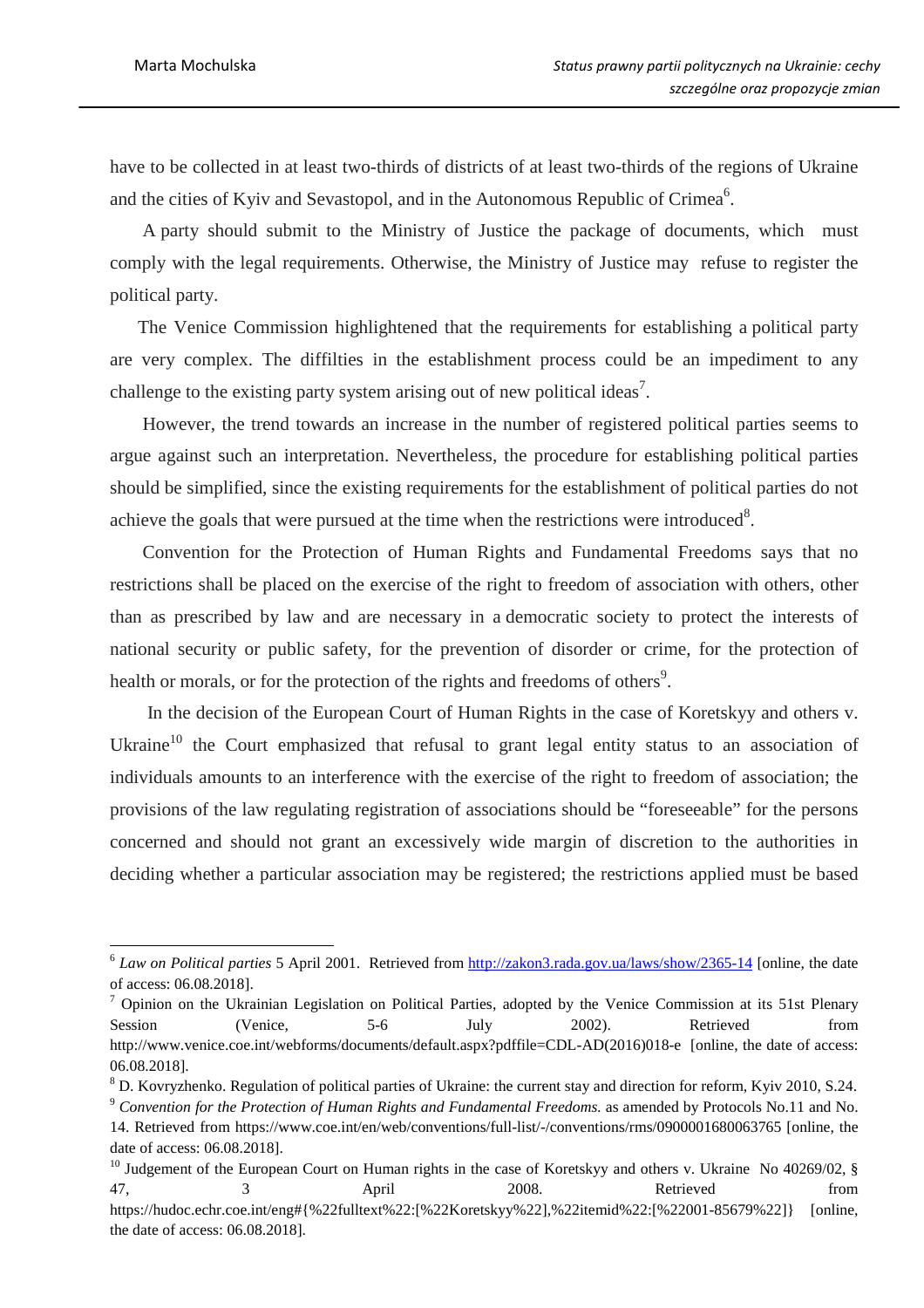on a "pressing social need" and only convincing and compelling reasons can justify restrictions on freedom of association.

 The Law on Political Parties in Ukraine gives to the Ministry of Justice of Ukraine many possibilities to refuse to register a political party. Registration may be refused if any of the documents thus submitted turn out at variance with the Constitution, this or any other laws of Ukraine. When refusing registration, the Ministry of Justice of Ukraine shall provide the applicant with a written motivated resolution. Decisions granting or refusing registration, or failure to make such a decision, on the part of the Ministry of Justice of Ukraine or other registration authorities may be appealed to a court of  $law<sup>11</sup>$ .

 The statutory bodies of the political party, the procedures for their establishment, their powers; the procedures for admission, suspension, and termination of membership in the party; the rights and obligations of the members; the grounds on which membership can be suspended or terminated; the procedures for the establishment, general structure, and competence of regional, city, and district party organizations and other units of a political party; and the procedures for conventions, party assemblies, conferences, meetings, and other representative bodies of a political party must be prescribed in the political charter of the political party. Otherwise, the Ministry of Justice will refuse to register a party.

#### **IV. The membership in a political party**

 $\overline{a}$ 

Only a citizen of Ukraine entitled to vote in national elections can be a member of a political party. The legislation of Ukraine provides for the principle of political neutrality of the public service, which cannot be fully implemented due to public servants' engagement in political activities.

 Foreign citizens and stateless persons are forbidden from being members of political parties. Experts from the Venice Commission have drawn attention to the fact that restrictions on the political activities of foreign citizens and stateless persons are possible under international law and are introduced in order to avoid foreign policy conflicts, the general exclusion from membership in political parties of foreign citizens and stateless persons, who have their permanent and legal residence in the country, do not comply with good European practices and, in the opinion of the Venice Commission experts, can hardly be justified in light of the 1992 Convention on the Participation of Foreigners in Public Life at the Local Level. The Venice Commission recommended that foreign citizens and stateless persons be allowed to participate to some extent in

 $11$  Law on Political parties 5 April 2001. Retrieved from http://zakon3.rada.gov.ua/laws/show/2365-14 [online, the date of access: 06.08.2018].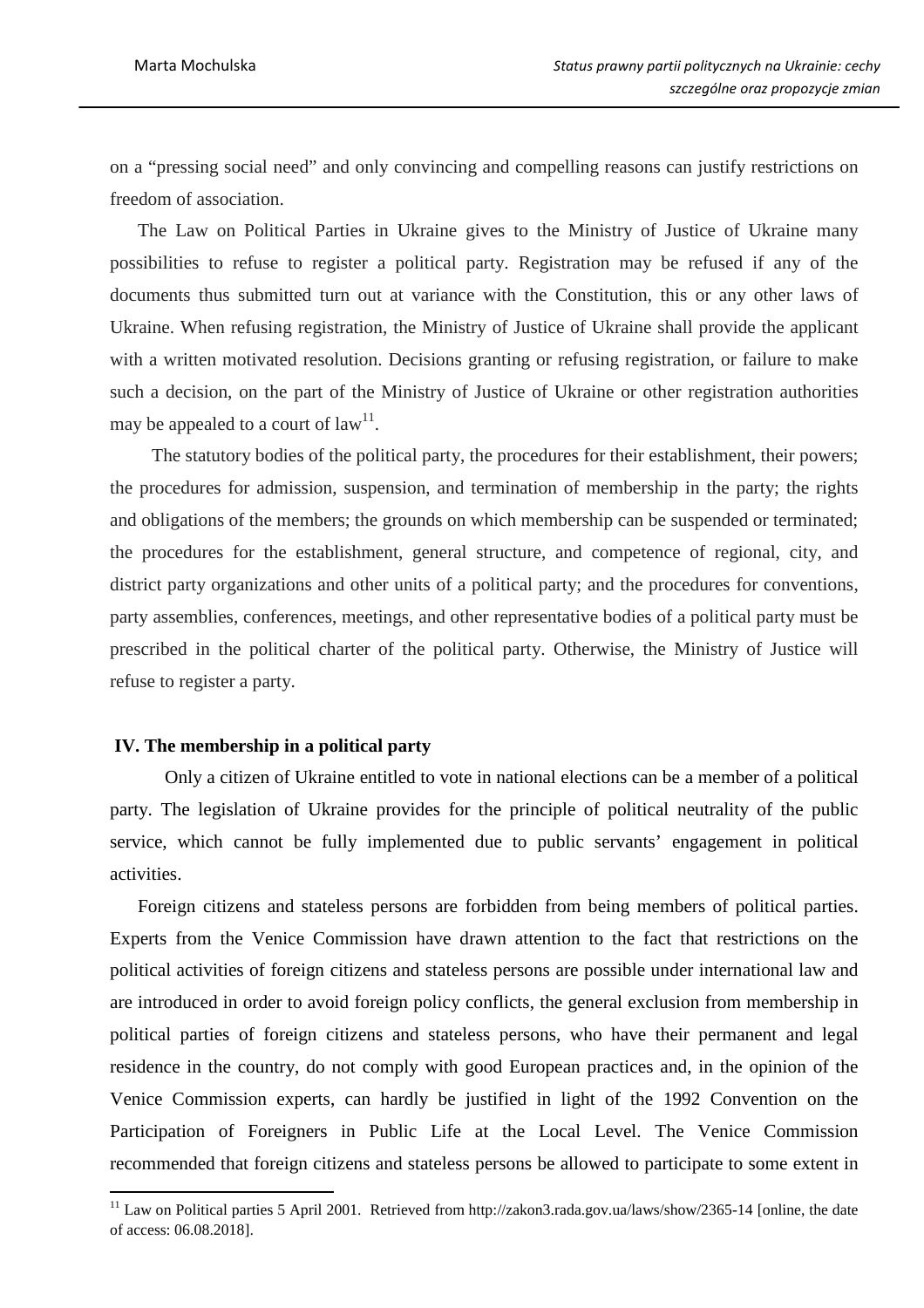the political life of Ukraine, and at the very least through the possibility of membership in political parties.<sup>12</sup>

 In a number of European states, foreign citizens can even vote in local elections and be elected to local public office.<sup>13</sup>

 Taking into consideration the fact that national legislation does not provide for the establishment of local and regional parties, we do not support the idea of granting the right to membership in political parties to foreign citizens and stateless persons.

 Generally, the Law on Political Parties states following requirements for party *membership* criteria:

• citizenship (only citizens of Ukraine);

l

• age (only people over 18 years old can be members of political parties);

• capacity (incapacitated persons are forbidden from being members of political parties);

• profession (people employed by certain public authorities, for example judges, officials of the public prosecutor's office; officials of bodies of the Interior; employees of the Security Service of Ukraine; military personnel etc., cannot be members of political parties);

• membership in other parties (a person cannot be a member of more than one party);

• individual fixed membership (only individuals can be members of political parties.

 Membership in a party is individual and direct only. The charters of all political parties represented in the parliament do not envisage classes and levels of membership because, according to current legislation, all members of a party should have equal rights. The restriction of party membership to only fixed membership does not allow parties to introduce different classes and levels of membership. To opinion of expert D. Kovryzhenko, if different levels and classes of membership were introduced, it could allow citizens to decide the degree to which they want to be involved in the party, and it could allow parties to provide special privileges for those who are involved in party activities more actively. In a number of European states parties distinguish different levels of membership, types of association, and participation in the tasks of political parties, encompassing different rights and obligations for the members $^{14}$ .

<sup>&</sup>lt;sup>12</sup> Opinion on the Ukrainian Legislation on Political Parties, adopted by the Venice Commission at its 51st Plenary Session (Venice, 5-6 July 2002). Retrieved from http://www.venice.coe.int/webforms/documents/default.aspx?pdffile=CDL-AD(2016)018-e [online, the date of access: 06.08.2018].

<sup>&</sup>lt;sup>13</sup> D. Kovryzhenko. *Regulation of political parties of Ukraine: the current stay and direction for reform, Kyiv 2010, s.* 42.

<sup>&</sup>lt;sup>14</sup> D. Kovryzhenko. *Regulation of political parties of Ukraine: the current stay and direction for reform, Kyiv 2010, s.* 44.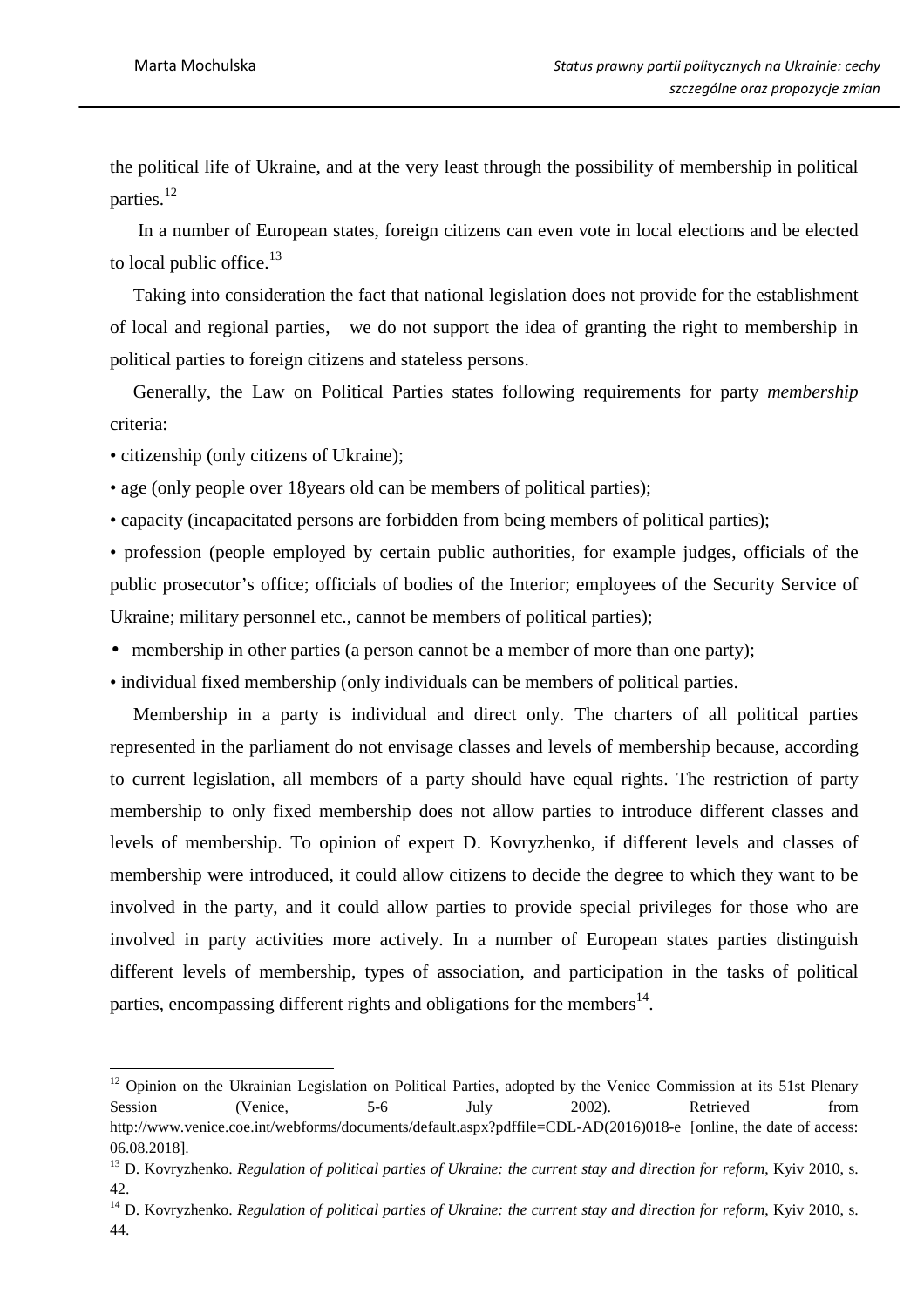# **V**. **Organizational structure of political parties**

Another important element of political parties' legal status is their organizational structure, which has to include central and local levels. The local level of a party's structure must be represented by regional, city, and district party organizations, as well as by the smallest party units. A party may also include in its organizational structure at the local level other local organizations, such as organizations in city districts. In its general organizational structure, a party must provide for the existence of a representative body (conference, congress, assembly), other governing bodies and bodies of internal control. Charters of political parties may also provide for the establishment in their organizational structures any other bodies or units<sup>15</sup>.

 One of the main principles of political parties' activities is *transparency*. Political parties are obliged to make public on a regular basis their key documents, the composition of their leadership, and data on sources of financing and expenditures.

 But the activities of majority of political parties in Ukraine are less transparent since not all registered 352 political parties have their own websites; on parties' websites, only general information on their activities can be found; decisions of the congresses and other important internal rules, information on income, expenditures, and property of the party and its local organizations, as a general rule, are not available on party websites.

# **VI. The responsibility of political parties**

Violation of the law by political party can lead to the following types of sanctions:

• announcement of a warning by the Ministry of Justice of Ukraine;

• prohibition of the political party;

 $\overline{a}$ 

- cancellation of the registration of a political party;
- loss of funds obtained from illegal sources;
- deprivation of non-profit status and exclusion from the Registry of non-profit organizations and institutions;
- fines (imposed only for violations of the tax laws, dues, and fees).

 It is important to mention that national legislation provides a clear separation between sanctions that can be applied to parties and sanctions that can be applied only to party members, officials, and candidates.

 In the report on the political parties development in Ukraine such problems of political systems were shown: domination by Financial Industrial Groups, excessive personalization of parties,

<sup>&</sup>lt;sup>15</sup> Law on Political parties 5 April 2001. Retrieved from http://zakon3.rada.gov.ua/laws/show/2365-14 [online, the date of access: 06.08.2018].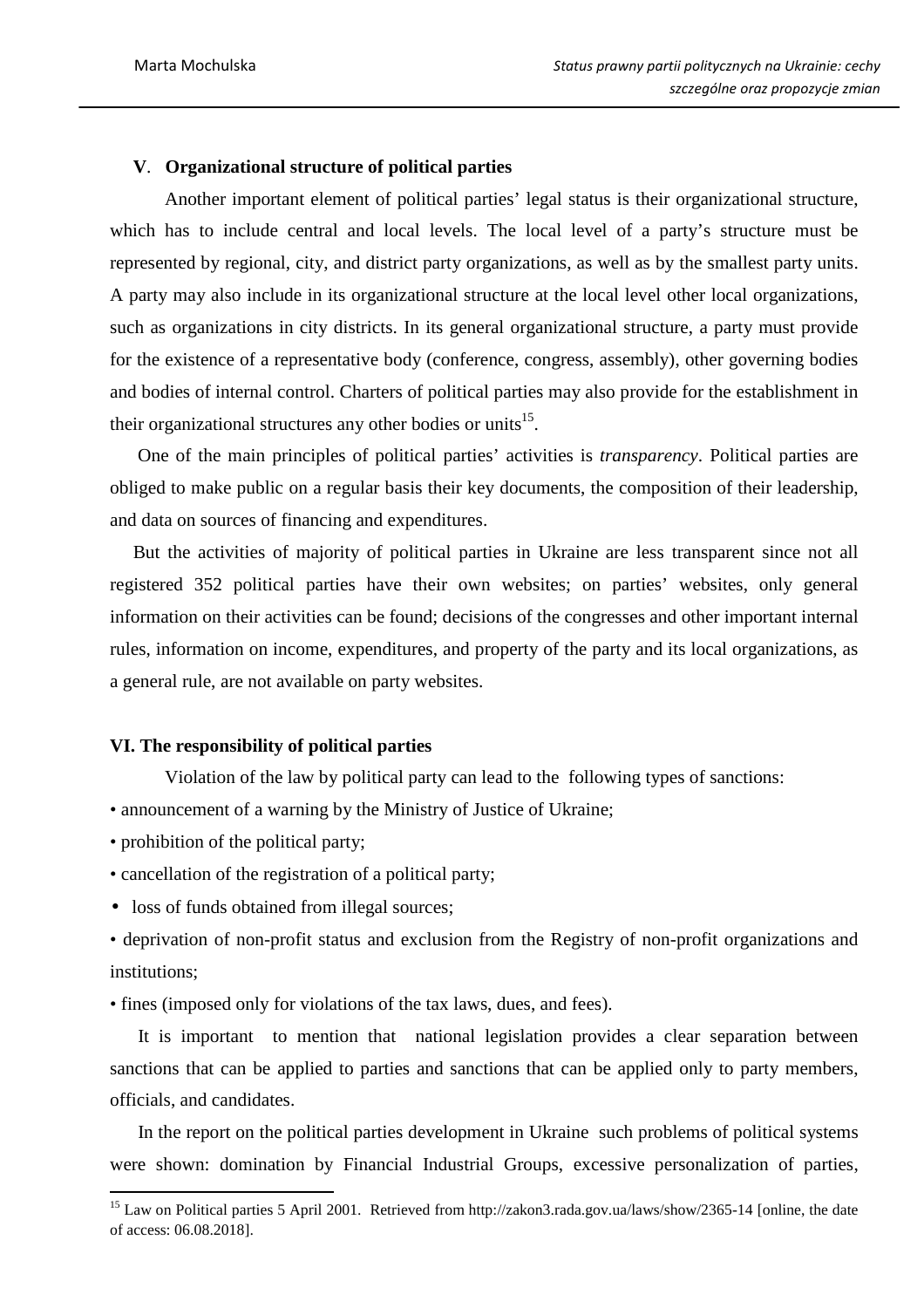weakness of grassroots organizations, limited ideological or programmatic coherence and regionalized basis of electoral support<sup>16</sup>.

 Some of those problems were analyzed by Ukrainian and foreign experts. O. Rybiy focuses on the poor incentives for party institutionalisation due to the design and instability of the institutional rules of the game and electoral volatility<sup>17</sup>. M. Bader pays attention to institutional factors such as the lack of incentives for party building in presidential political systems and extensive use of state administrative resources by regime-supported parties, the dominance of party leaders at the expense of internal party democracy<sup>18</sup>. S. Matuszak describes the influence of various Financial Industrial Groups on parties' formation, operation, decision-making, legislative activity and voting records in parliament increased during 2004-2014<sup>19</sup>.

#### **VII. Conclusions**

Thus, the legal status of political parties in Ukraine need to be improved. Firstly, the procedure of political party formation and registration is very complex. Secondly, there are problems with organizational structure and internal democracy within political parties. Thirdly, there is weak representation of each gender in political parties' governing bodies. Also experts pay attention to the problem of transparency of political parties activity. It can be said that many political parties do not provide required activity, this problem can be solved by the establishment of independent external control over political parties.

#### **Bibliography**

 $\overline{a}$ 

1. D. Kovryzhenko. *Regulation of political parties of Ukraine: the current stay and direction for reform*, Kyiv 2010, S.162.

<sup>&</sup>lt;sup>16</sup> S. Whitmore. *Political party development in Ukraine*. GSDRC Helpdesk Research Report 1146. Birmingham, UK, 2014. University of Birmingham.

<sup>17</sup> Rybiy, O. (2013). *Party system institutionalisation in Ukraine. Demokratizatsiya*, 21, 3 (Fall), 401-23.

<sup>&</sup>lt;sup>18</sup> Bader M. Party Politics in Georgia and Ukraine and the failure of Western Assistance. Democratization, 2010, 17(6). Retrieved from https://www.tandfonline.com/doi/full/10.1080/13510347.2010.525857 [online, the date of access: 06.08.2018].

<sup>19</sup> Matuszak, S. (2012). *The Oligarchic Democracy: The Influence of Business Groups on Ukrainian Politics*. OSW Studies, 42, September 2012. http://www.osw.waw.pl/sites/default/files/prace\_42\_en.pdf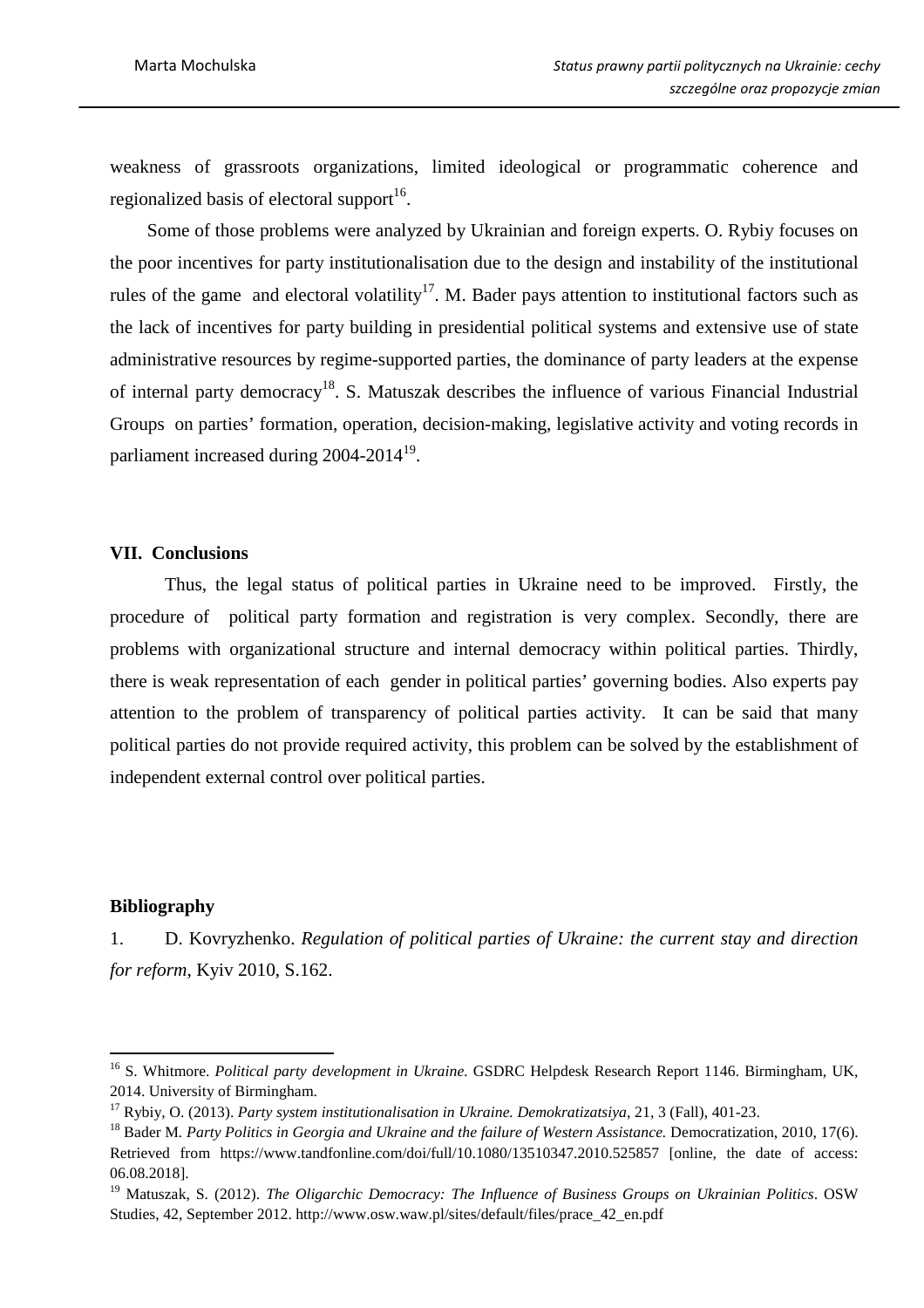2. *Opinion on the Ukrainian Legislation on Political Parties*, adopted by the Venice Commission at its 51st Plenary Session (Venice, 5-6 July 2002). Retrieved from http://www.venice.coe.int/webforms/documents/default.aspx?pdffile=CDL-AD(2016)018-e [online, the date of access: 06.08.2018].

3. *Code of Good Practice in the Field of Political Parties*, adopted by the Venice Commission at its 77th Plenary Session (Venice, 12-13 December 2008). Retrieved from http://www.venice.coe.int/webforms/documents/default.aspx?pdffile=CDL-AD%282009%29002-e [online, the date of access: 06.08.2018].

4. *Convention for the Protection of Human Rights and Fundamental Freedoms*. as amended by Protocols No.11 and No. 14. Retrieved from https://www.coe.int/en/web/conventions/full-list/- /conventions/rms/0900001680063765 [online, the date of access: 06.08.2018].

5. *Judgement of the European Court on Human rights in the case of Koretskyy and others v. Ukraine* No 40269/02, § 47, 3 April 2008. Retrieved from https://hudoc.echr.coe.int/eng#{%22fulltext%22:[%22Koretskyy%22],%22itemid%22:[%22001- 85679%22]} [online, the date of access: 06.08.2018].

6. S. Whitmore. *Political party development in Ukraine*. GSDRC Helpdesk Research Report 1146. Birmingham, UK, 2014, S. 13.

8. Rybiy O. *Party system institutionalisation in Ukraine. Demokratizatsiya*, 2013, 3 (Fall), S.23.

9. Bader M. *Party Politics in Georgia and Ukraine and the failure of Western Assistance. Democratization*, 2010, 17(6). Retrieved from https://www.tandfonline.com/doi/full/10.1080/13510347.2010.525857 [online, the date of access: 06.08.2018].

10. Matuszak S. *The Oligarchic Democracy: The Influence of Business Groups on Ukrainian*  Politics. OSW Studies, 42, September 2012. Retrieved from http://www.osw.waw.pl/sites/default/files/prace 42 en.pdf [online, the date of access: 06.08.2018].

11. Opinion on the Amendments to the Constitution of Ukraine adopted on 8.12.2004, by the Venice Commission at its 63rd Plenary Session (Venice, 10-11 June 2005). Retrieved from http://www.venice.coe.int/webforms/documents/default.aspx?pdffile=CDL-AD(2005)015-e [online, the date of access: 06.08.2018].

12. Opinion on the Law on Elections of People's Deputies of Ukraine by the Venice Commission and OSCE/ODIHR, adopted by the Council for Democratic Elections at its 15th meeting (Venice, 15 December 2005) and the Venice Commission at its 65th plenary session (Venice, 16-17 December 2005). Retrieved from